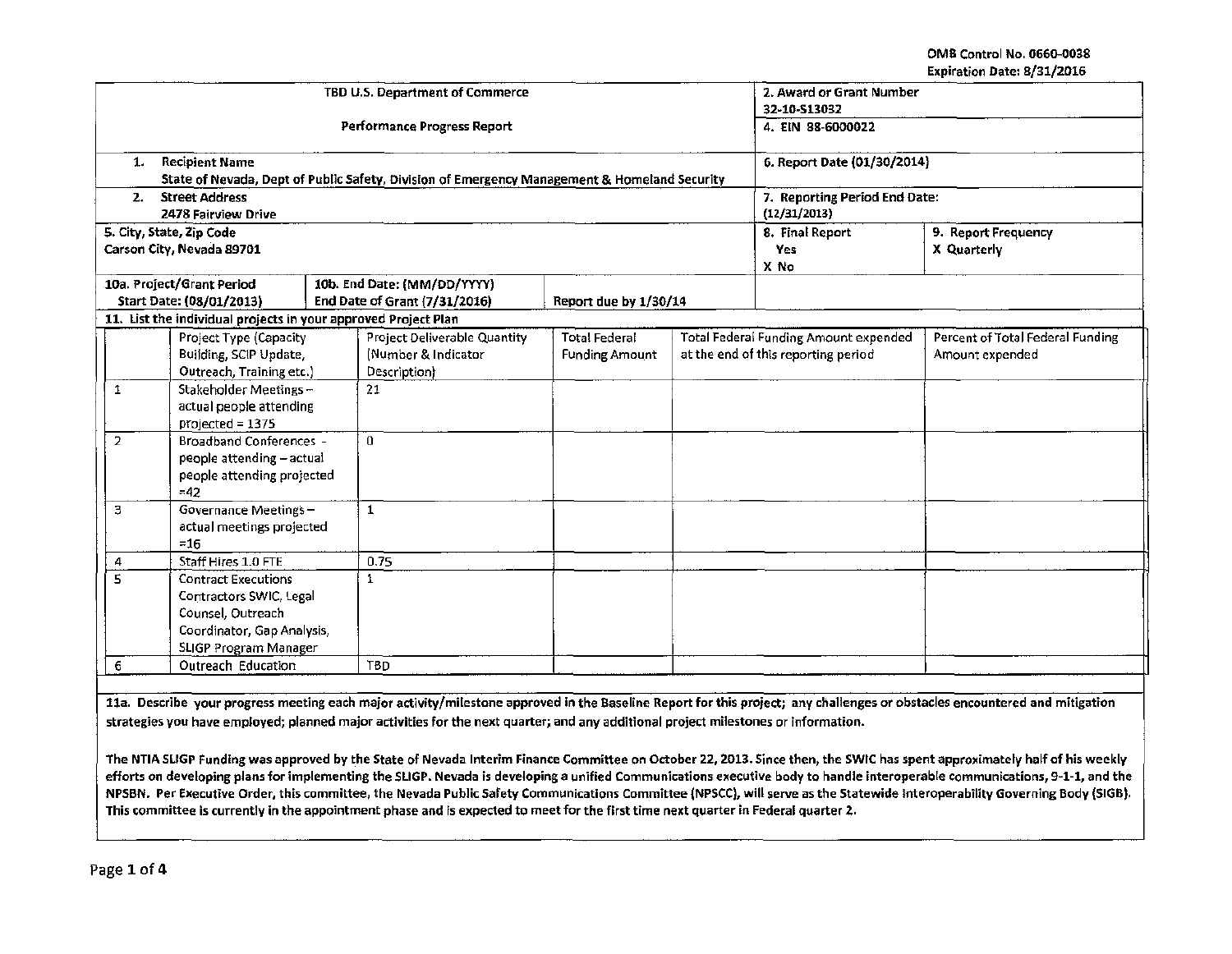During this quarter, funds spent have included contract costs for the SWIC and the grant administrator. A meeting was held by the State of Nevada Network (SONNet) Committee which is the governance structure (Nevada completed one (1) governance structure meeting) for public safety broadband. The body discussed the SLIGP grant, update on the Office of Emergency Communications mobile data, report on the 2013 public safety broadband stakeholders, governance and technical assistance workshop and the First Net and national governors association meeting.

The grant administrator is currently spending approximately three-quarters of her time on SUGP grant management activities.

11b. If the project team anticipates requesting any changes to the approved Baseline Report in the next quarter, describe those below. Note that any substantive changes to the Baseline Report must be approved by the Department of Commerce before implementation.

We are in the process of submitting the following project change request as follows: We are requesting one position to be moved from personnel to contracts and combining the outreach costs with the program manager and adding outreach as a component. We are also requesting the movement of funds from Contracts to two positions added under Personnel and Fringe. We are requesting additional funds to be moved within Contracts. This will all be completed in a financial and program change request.

11c. Provide any other information that would be useful to NTIA as it assesses this project's progress.

The Nevada Public Safety Communications Committee (NPSCC) described in lla Is expected to meet for the first time in Fed 2Q 2014 and begin developing a unified outreach strategy. The SWIC is currently working to develop outreach materials and outreach is expected to begin Federal quarter 3. Section 14 (Budget) now matches both the SF424 and SF425

lld. Describe any success stories or best practices you have identified. Please be as specific as possible.

N/A

12. Personnel

12a. If the project is not fully staffed, describe how any lack of staffing may impact the project's time line and when the project will be fully staffed.

Project is staffed with the 1.0 FTE as a Good of State contract and we will request a program change to change this position to a contract position as stated above. However, this has not been submitted; therefore, the position is listed as approved by NTIA. The grant coordinator is working at 75% presently.

12b. Staffing Table

| Job Title                                       | FTE % | Project(s) Assigned                                  | Change                |
|-------------------------------------------------|-------|------------------------------------------------------|-----------------------|
| Grant Coordinator                               | 100%  | Provide SLIGP grant coordination currently at 75%    | Started work on SLIGP |
|                                                 |       |                                                      |                       |
|                                                 |       | Add Row<br>Remove Row                                |                       |
|                                                 |       | companies a famous and the students and construction |                       |
| 13. Subcontracts (Vendors and/or Subrecipients) |       |                                                      |                       |

Page 2 of 4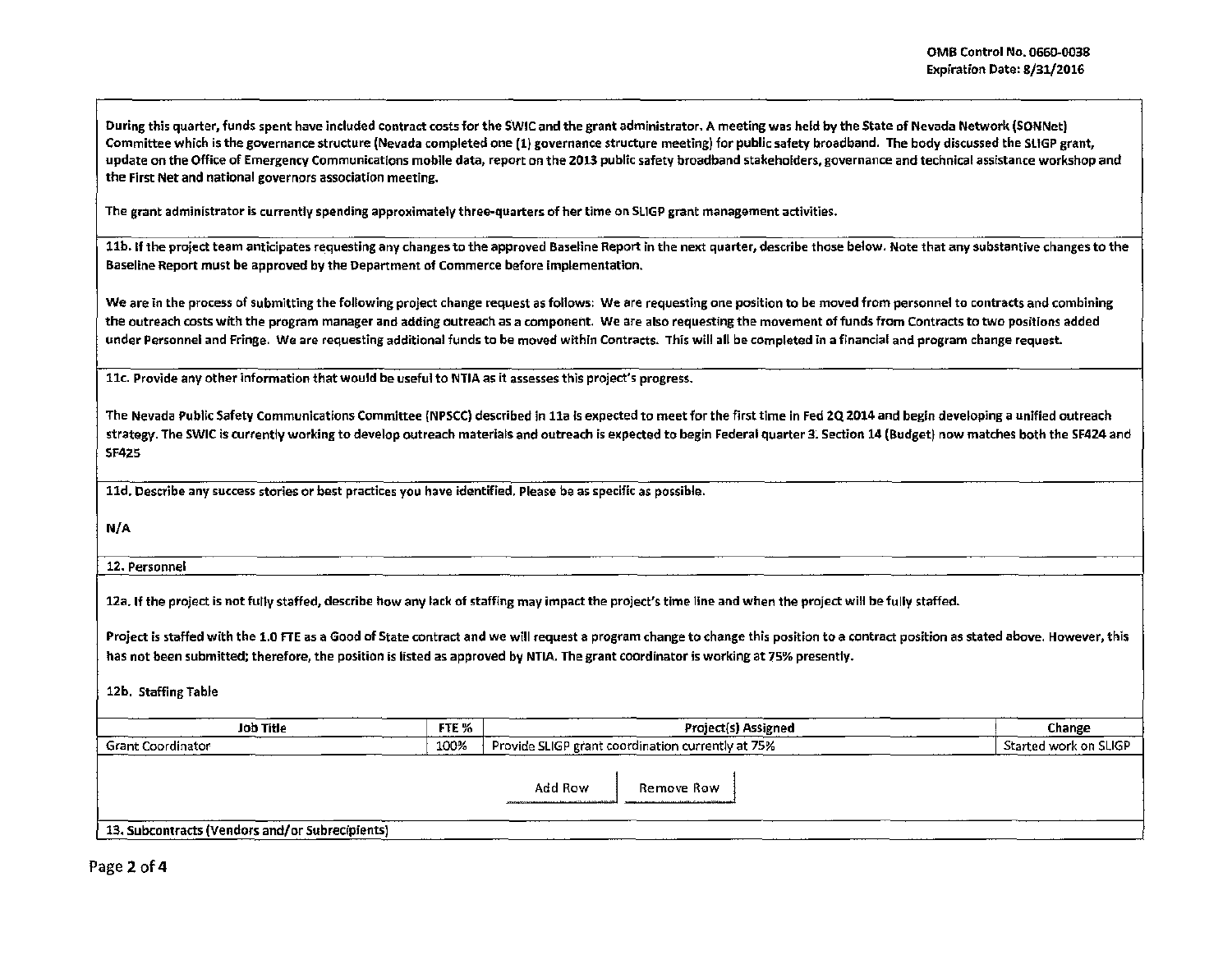| 13a. Subcontracts Table - Include all subcontractors. The totals from this table must equal the "Subcontracts Total" in Question 14f.                                                           |                                 |                                     |                                       |                            |                               |                      |                               |                                                |                                          |                                 |
|-------------------------------------------------------------------------------------------------------------------------------------------------------------------------------------------------|---------------------------------|-------------------------------------|---------------------------------------|----------------------------|-------------------------------|----------------------|-------------------------------|------------------------------------------------|------------------------------------------|---------------------------------|
| Name                                                                                                                                                                                            | <b>Subcontract Purpose</b>      | Type                                | (Vendor/Subrec.)                      | RFP/RFQ<br>Issued<br>(Y/N) | Contract<br>Executed<br>(Y/N) | <b>Start</b><br>Date | <b>End Date</b>               | <b>Total Federal</b><br>Funds Allocated        | <b>Total Matching</b><br>Funds Allocated | Project and % Assigned          |
| <b>SWIC</b>                                                                                                                                                                                     | <b>SWIC Duties</b>              |                                     | Good of the State<br>Contract         | Y                          | Y                             | 11/1/13              | 7/31/16                       | 319,680                                        | 79,920                                   | 0%                              |
| <b>SLIGP Project</b><br>Manager                                                                                                                                                                 | Manage SLIGP<br>Programmatic    |                                     | Contract                              | N                          | N                             | 6/1/14               | 7/31/16                       | 432,324                                        | 108,081                                  | 0%                              |
| Outreach<br>Coordinator                                                                                                                                                                         | <b>Outreach Activities</b>      |                                     | Contract                              | N                          | N                             | 4/1/14               | 7/31/16                       | 90,000                                         | 22,500                                   | 0%                              |
| Legal Counsel                                                                                                                                                                                   | Attorney for Process<br>and MOU |                                     | Sub-Grant                             | N                          | N                             | 3/1/13               | 7/31/16                       | 159,192                                        | 39,798                                   | 0%                              |
| Gap Analysis<br>MOU                                                                                                                                                                             | MOU for partners                |                                     | Contract                              | N                          | N                             | 12/1/14              | 7/31/16                       | 450,000                                        | 112,500                                  | 0%                              |
|                                                                                                                                                                                                 |                                 |                                     |                                       |                            |                               |                      | Total                         | 1,451,196                                      |                                          |                                 |
| Remove Row<br>Add Row<br>13b. Describe any challenges encountered with vendors and/or subrecipients.<br>$N/A - None$                                                                            |                                 |                                     |                                       |                            |                               |                      |                               |                                                |                                          |                                 |
| 14. Budget Worksheet                                                                                                                                                                            |                                 |                                     |                                       |                            |                               |                      |                               |                                                |                                          |                                 |
| Columns 2, 3 and 4 must match your current project budget for the entire award, which is the SF-424A on file.<br>Only list matching funds that the Department of Commerce has already approved. |                                 |                                     |                                       |                            |                               |                      |                               |                                                |                                          |                                 |
| Project Budget Element (1)                                                                                                                                                                      |                                 | <b>Federal Funds</b><br>Awarded (2) | <b>Approved Matching</b><br>Funds (3) |                            | Total Budget<br>(4)           |                      | Federal Funds<br>Expended (5) | <b>Approved Matching Funds</b><br>Expended (6) |                                          | <b>Total Funds Expended (7)</b> |
| a. Personnel Salaries                                                                                                                                                                           |                                 | 147,000                             |                                       | 345,000                    | 492,000                       |                      | 2751                          | 688                                            |                                          | 3439                            |
| b. Personnel Fringe Benefits                                                                                                                                                                    |                                 | 65,415                              |                                       | 153,528                    | 218,943                       |                      | 0                             | 0.                                             |                                          | O                               |
| c. Travel                                                                                                                                                                                       |                                 | 185,061                             |                                       | 0                          | 188,060                       |                      | 0                             | 0                                              |                                          | 0                               |
| d. Equipment                                                                                                                                                                                    |                                 | 0                                   |                                       | 0                          | 0                             |                      | 0                             | 0                                              |                                          | $\mathbf 0$                     |
| e. Materials/Supplies                                                                                                                                                                           |                                 | 29,626                              |                                       | 0                          | 20,627                        |                      | 0                             | 0                                              |                                          | 0                               |
| f. Subcontracts Total                                                                                                                                                                           |                                 | 1,472,796                           |                                       | 0                          | 1,451,196                     |                      | o                             | $\mathbf 0$                                    |                                          | 0<br>O.                         |
| g. Other                                                                                                                                                                                        |                                 | 72,768                              |                                       | 0                          | 100,368                       |                      | 0                             |                                                | 0                                        |                                 |
| h. Total Costs                                                                                                                                                                                  |                                 | 1,972,666                           |                                       | 498,528                    | 2,471,194                     |                      | 2751                          | 688                                            |                                          | 3439                            |

Page 3 of 4